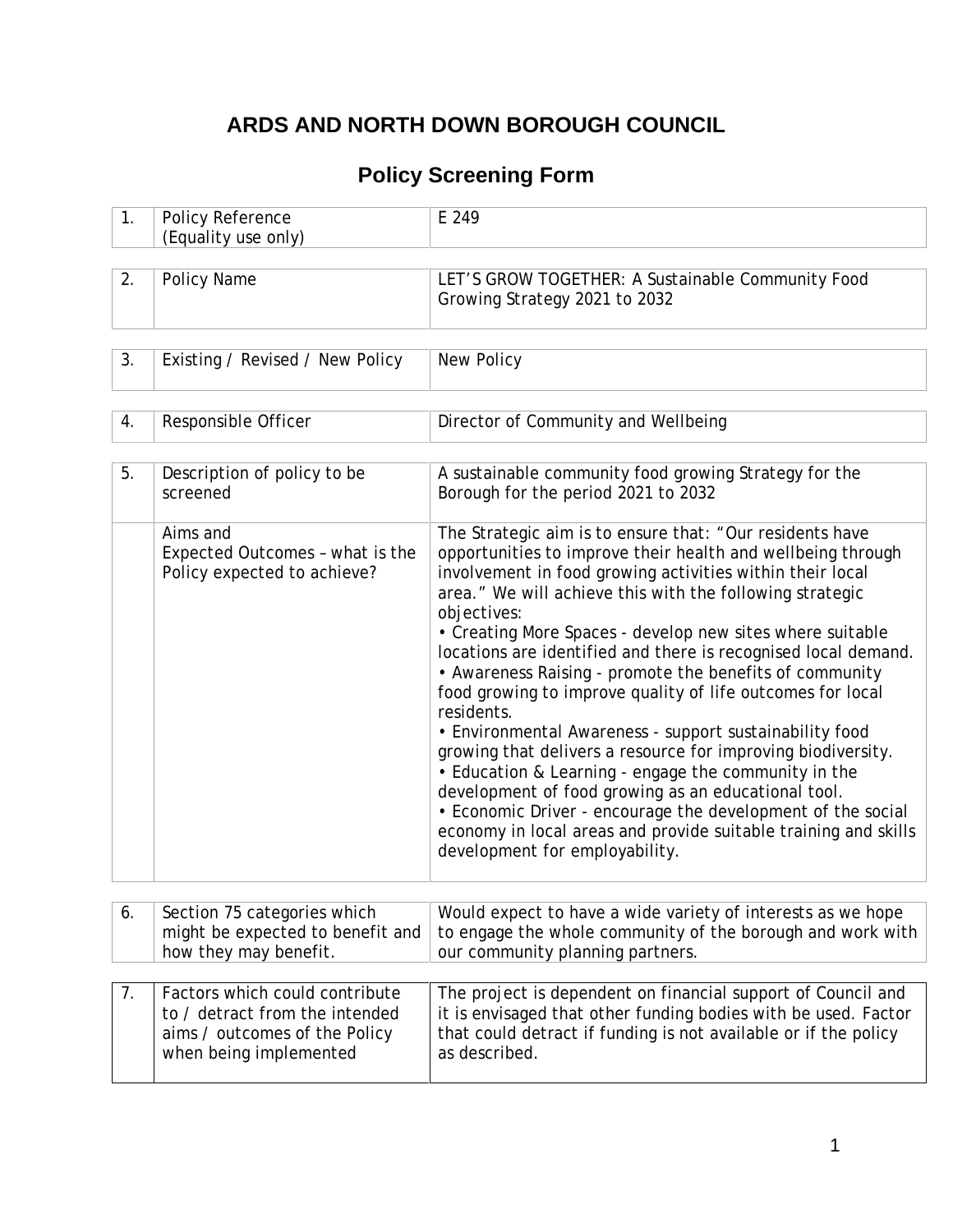| 8. | The main stakeholders on whom the<br>policy will impact. For example,<br><b>Employees, Potential Service Users</b><br>and Community Groups<br>Consider the internal and external<br>impacts (either actual or potential)<br>and comment, or list, information<br>where appropriate | This is a project that will engage residents and associated<br>Community Groups within the borough. We will work with<br>our community planning partners to ensure a wide<br>variety of stakeholders are contacted and are positively<br>impacted by the project. There are possible commercial<br>opportunities available such as private allotment<br>growing, that already exist within the borough and<br>possible new ventures. |  |  |  |  |  |  |
|----|------------------------------------------------------------------------------------------------------------------------------------------------------------------------------------------------------------------------------------------------------------------------------------|--------------------------------------------------------------------------------------------------------------------------------------------------------------------------------------------------------------------------------------------------------------------------------------------------------------------------------------------------------------------------------------------------------------------------------------|--|--|--|--|--|--|
| 9. | Please provide details of other policies which have a bearing on this one.                                                                                                                                                                                                         |                                                                                                                                                                                                                                                                                                                                                                                                                                      |  |  |  |  |  |  |
|    | Ards and North Down Borough Council:<br>The Corporate Plan - Growing Better Together (2020 - 2024)<br>The Big Plan (Community Plan)                                                                                                                                                |                                                                                                                                                                                                                                                                                                                                                                                                                                      |  |  |  |  |  |  |
|    | $\bullet$                                                                                                                                                                                                                                                                          |                                                                                                                                                                                                                                                                                                                                                                                                                                      |  |  |  |  |  |  |
|    | Roadmap to Sustainability (2021 - 2028)<br>Draft Local Biodiversity Action Plan (2021 - 2031)                                                                                                                                                                                      |                                                                                                                                                                                                                                                                                                                                                                                                                                      |  |  |  |  |  |  |
|    | Draft Local Development Plan                                                                                                                                                                                                                                                       |                                                                                                                                                                                                                                                                                                                                                                                                                                      |  |  |  |  |  |  |
|    |                                                                                                                                                                                                                                                                                    |                                                                                                                                                                                                                                                                                                                                                                                                                                      |  |  |  |  |  |  |
|    | Proposed Carbon Reduction Strategy<br>Other:                                                                                                                                                                                                                                       |                                                                                                                                                                                                                                                                                                                                                                                                                                      |  |  |  |  |  |  |
|    | The Marmot Review: Fair Society, Healthy Lives (2010)<br>$\bullet$                                                                                                                                                                                                                 |                                                                                                                                                                                                                                                                                                                                                                                                                                      |  |  |  |  |  |  |
|    | $\bullet$                                                                                                                                                                                                                                                                          | Cabinet Office's 2019 Community Resilience Development Framework                                                                                                                                                                                                                                                                                                                                                                     |  |  |  |  |  |  |
|    | Allotments Act (Northern Ireland) 1932<br>$\bullet$                                                                                                                                                                                                                                |                                                                                                                                                                                                                                                                                                                                                                                                                                      |  |  |  |  |  |  |
|    | Regional Development Strategy up to 2025<br>$\bullet$                                                                                                                                                                                                                              |                                                                                                                                                                                                                                                                                                                                                                                                                                      |  |  |  |  |  |  |
|    | Statutory Sustainable Development Duty<br>$\bullet$                                                                                                                                                                                                                                |                                                                                                                                                                                                                                                                                                                                                                                                                                      |  |  |  |  |  |  |
|    | <b>Statutory Biodiversity Duty</b><br>$\bullet$                                                                                                                                                                                                                                    |                                                                                                                                                                                                                                                                                                                                                                                                                                      |  |  |  |  |  |  |
|    | PPS8 - Open Space, Sport and Outdoor Recreation<br>$\bullet$                                                                                                                                                                                                                       |                                                                                                                                                                                                                                                                                                                                                                                                                                      |  |  |  |  |  |  |
|    | $\bullet$                                                                                                                                                                                                                                                                          | A Fitter Future for All - Obesity Prevention Framework for NI 2011 to 2021                                                                                                                                                                                                                                                                                                                                                           |  |  |  |  |  |  |
|    | NI (June 2020).                                                                                                                                                                                                                                                                    | Social Farms & Gardens Report on the Resilience of the Community Growing Sector in                                                                                                                                                                                                                                                                                                                                                   |  |  |  |  |  |  |
|    |                                                                                                                                                                                                                                                                                    |                                                                                                                                                                                                                                                                                                                                                                                                                                      |  |  |  |  |  |  |

**\*\*\* This data is generic to the Borough. You may be required to include geographical area specific data or other relevant data such as more specific groups eg age, depending on the policy and its aim.**

| 10. |                                                                 | Available evidence (quantitative and qualitative) considered as important to encourage completion in |           |          |            |           |             |  |  |  |
|-----|-----------------------------------------------------------------|------------------------------------------------------------------------------------------------------|-----------|----------|------------|-----------|-------------|--|--|--|
|     | relation to:                                                    |                                                                                                      |           |          |            |           |             |  |  |  |
|     | Religious                                                       | Summary:                                                                                             |           |          |            |           |             |  |  |  |
|     | <b>Belief</b>                                                   | The Northern Ireland Census 2011 (NISRA) statistics for the Borough area showed that                 |           |          |            |           |             |  |  |  |
|     |                                                                 | 75% are or have been brought up in Protestant and Other Christian (including Christian               |           |          |            |           |             |  |  |  |
|     |                                                                 | related) religions. While this varied across the borough from 17% in Portaferry ward to              |           |          |            |           |             |  |  |  |
|     |                                                                 | 87% in Carrowdore ward this does not have any relation to this policy. These compared                |           |          |            |           |             |  |  |  |
|     |                                                                 | to 48% for Northern Ireland as a whole.                                                              |           |          |            |           |             |  |  |  |
|     |                                                                 | See table below                                                                                      |           |          |            |           |             |  |  |  |
|     |                                                                 | Data:                                                                                                |           |          |            |           |             |  |  |  |
|     | Religion or Religion Brought up in (Numbers with % in brackets) |                                                                                                      |           |          |            |           |             |  |  |  |
|     |                                                                 |                                                                                                      | All usual | Catholic | Protestant | Other     | <b>None</b> |  |  |  |
|     |                                                                 |                                                                                                      | residents |          | and Other  | Religions |             |  |  |  |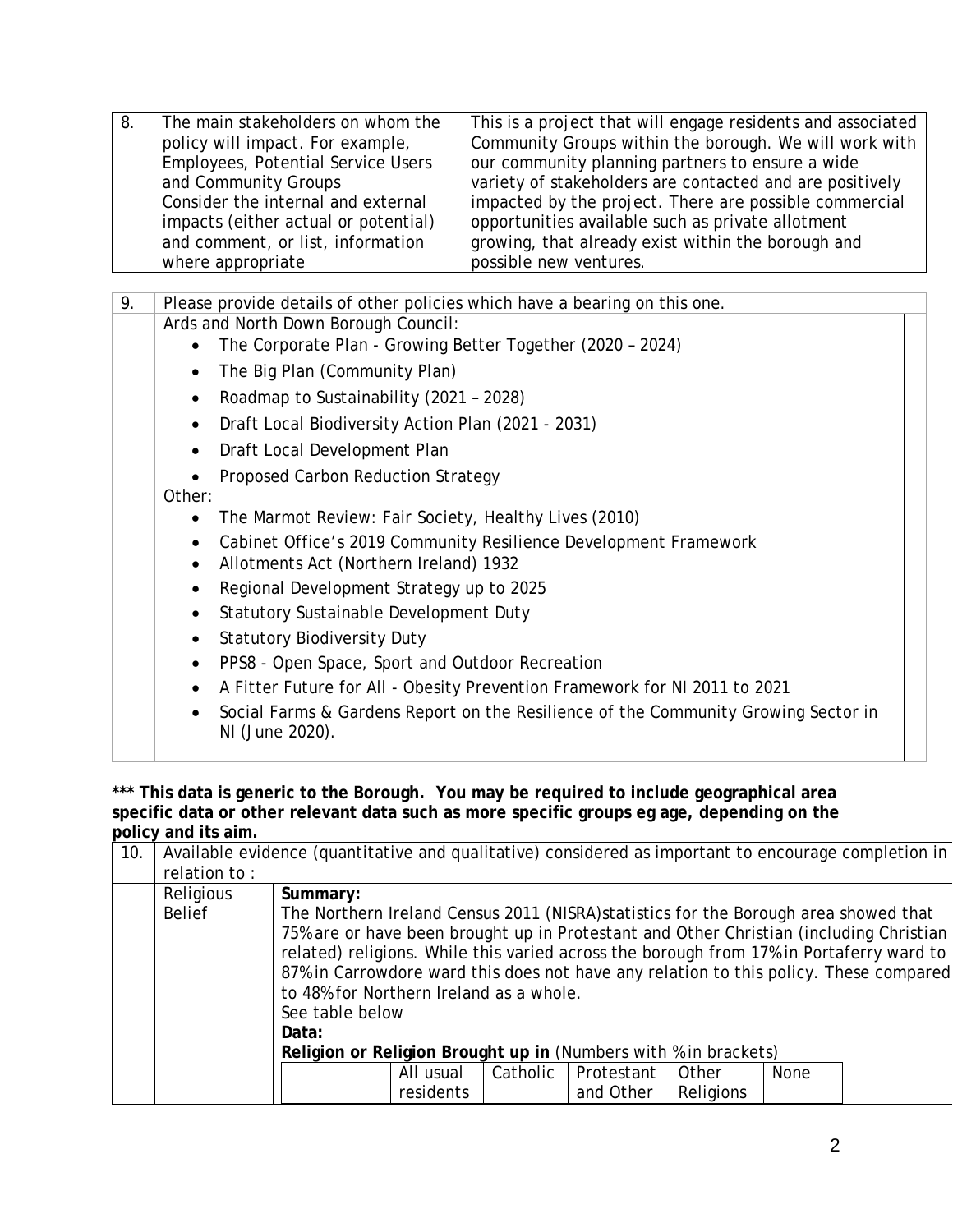|                                                                                                                                                                                                                                                                                                                                                                                                                                                                                                                                                                                                                                                                                                                          |                                                                |                            |                                       |                  | Christian<br>(including<br>Christian<br>related) |                     |                          |                |             |                 |                |               |       |              |
|--------------------------------------------------------------------------------------------------------------------------------------------------------------------------------------------------------------------------------------------------------------------------------------------------------------------------------------------------------------------------------------------------------------------------------------------------------------------------------------------------------------------------------------------------------------------------------------------------------------------------------------------------------------------------------------------------------------------------|----------------------------------------------------------------|----------------------------|---------------------------------------|------------------|--------------------------------------------------|---------------------|--------------------------|----------------|-------------|-----------------|----------------|---------------|-------|--------------|
|                                                                                                                                                                                                                                                                                                                                                                                                                                                                                                                                                                                                                                                                                                                          | Northern<br>Ireland                                            | 1,810,863                  | (100%)                                | 817,385<br>(45%) |                                                  | 875,717<br>(48%)    |                          | 16,592<br>(1%) |             | 101,169<br>(6%) |                |               |       |              |
|                                                                                                                                                                                                                                                                                                                                                                                                                                                                                                                                                                                                                                                                                                                          | Ards<br>and<br>North Down<br>Borough<br>Council                |                            | 156,672<br>(100%)                     | 20,550<br>(13%)  |                                                  | 117,589<br>(75%)    |                          | 1,729<br>(1%)  |             | 16,804<br>(11%) |                |               |       |              |
|                                                                                                                                                                                                                                                                                                                                                                                                                                                                                                                                                                                                                                                                                                                          | Source: Religion or religion brought up in. Census 2011, NISRA |                            |                                       |                  |                                                  |                     |                          |                |             |                 |                |               |       |              |
| Electoral Office data from recent Local Government elections detail the political<br>Opinion<br>representation on Ards and North Down Council, The Stormont Executive for this<br>electoral area and Westminster election. This data is an approximate measure of<br>political opinion of the voting electorate within the Borough. Turnout to vote in North<br>Down and Strangford constituencies tend to be lower than the rest of NI suggesting less<br>strong political opinions. Of those who do turn out, the results show preferences for<br>voting Unionist parties.<br>See table below<br>Data:<br><b>Council Election results</b><br>The most recent local council election (2 <sup>nd</sup> May 2019) showed: |                                                                |                            |                                       |                  |                                                  |                     |                          |                |             |                 |                |               |       |              |
|                                                                                                                                                                                                                                                                                                                                                                                                                                                                                                                                                                                                                                                                                                                          |                                                                |                            |                                       |                  |                                                  |                     | <b>Elected Candidate</b> |                |             |                 |                |               |       |              |
|                                                                                                                                                                                                                                                                                                                                                                                                                                                                                                                                                                                                                                                                                                                          |                                                                | Eligible<br>Elector<br>ate | Votes<br>Polled<br>(%<br>Turnou<br>t) | $\frac{1}{2}$    | Sinn Féin                                        | $\overline{5}$      | SDLP                     | Alliance       | Independent | $\geq$          | Green          | $\frac{a}{b}$ | Aontu | <b>CCLA</b>  |
|                                                                                                                                                                                                                                                                                                                                                                                                                                                                                                                                                                                                                                                                                                                          | Norther<br>n<br>Ireland                                        | 1,305,5<br>53              | 687,73<br>3<br>(52.7%)                | 122              | 105                                              | 7<br>$\overline{5}$ | 59                       | 53             | 24          | 6               | 8              | 3             | 1     | $\mathbf{1}$ |
|                                                                                                                                                                                                                                                                                                                                                                                                                                                                                                                                                                                                                                                                                                                          | Ards<br>and<br>North<br>Down<br>Borough<br>Council             | 112,07<br>7                | 47,161<br>(42.1%)                     | 14               |                                                  | 8                   | 1                        | 10             | 3           | $\mathbf{1}$    | $\mathfrak{Z}$ |               |       |              |
|                                                                                                                                                                                                                                                                                                                                                                                                                                                                                                                                                                                                                                                                                                                          | Ards<br>Peninsu<br>la (DEA)                                    | 16,656                     | 7,369<br>(44.2%)                      | $\mathfrak{Z}$   |                                                  | 1                   | 1                        | 1              |             |                 |                |               |       |              |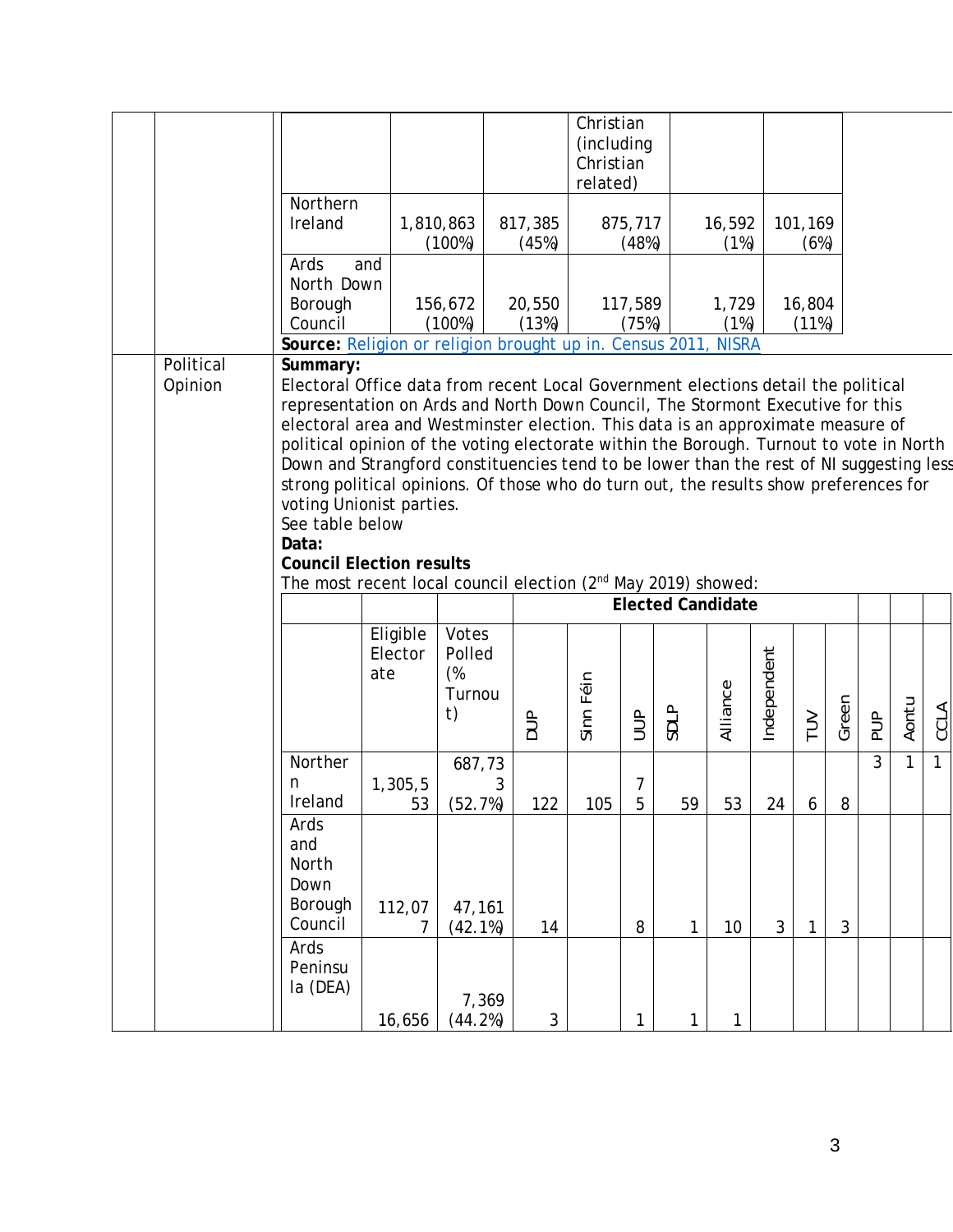|              | Bangor<br>Central<br>(DEA)<br>17,194                                                                                                                                                                                                                                                                                                                                                                                                                                                                                                | 6,678<br>(38.8%)        | $\overline{2}$         |               | 1              | 1                           |                                | 1                          | 1                     |                                         |                            |  |
|--------------|-------------------------------------------------------------------------------------------------------------------------------------------------------------------------------------------------------------------------------------------------------------------------------------------------------------------------------------------------------------------------------------------------------------------------------------------------------------------------------------------------------------------------------------|-------------------------|------------------------|---------------|----------------|-----------------------------|--------------------------------|----------------------------|-----------------------|-----------------------------------------|----------------------------|--|
|              | Bangor<br>East<br>and<br>Donagh<br>adee<br>(DEA)<br>16,956                                                                                                                                                                                                                                                                                                                                                                                                                                                                          | 6,915<br>(40.8%)        | $\overline{2}$         |               | $\overline{2}$ | 1                           |                                | 1                          |                       |                                         |                            |  |
|              | Bangor<br>West<br>(DEA)<br>13,479                                                                                                                                                                                                                                                                                                                                                                                                                                                                                                   | 5,448<br>$(40.4\%)$     | 1                      |               | 1              | $\overline{2}$              |                                |                            | 1                     |                                         |                            |  |
|              | Comber<br>(DEA)<br>13,681<br>Holywo                                                                                                                                                                                                                                                                                                                                                                                                                                                                                                 | 6,272<br>(45.8%)        | $\overline{2}$         |               | 1              | 1                           |                                | 1                          |                       |                                         |                            |  |
|              | od and<br>Clandeb<br>oye<br>14,158<br>(DEA)                                                                                                                                                                                                                                                                                                                                                                                                                                                                                         | 6,229<br>(44.0%)        | $\mathbf{1}$           |               | 1              | $\overline{2}$              |                                |                            | 1                     |                                         |                            |  |
|              | Newtow<br>nards<br>(DEA)<br>19,953<br>Source: The Electoral Office, NI                                                                                                                                                                                                                                                                                                                                                                                                                                                              | 8,250<br>$(41.4\%)$     | 3                      |               | 1              | $\overline{2}$              |                                | 1                          |                       |                                         |                            |  |
| Racial Group | Summary:<br>NISRA, NINIS and Northern Ireland Strategic Migration Partnership data provide up to<br>date data. The 2011 census showed that 32,000 (1.8%) of the usually resident<br>population in Northern Ireland is from a minority ethnic background. Within the<br>borough, the 2011 Census showed that 1.5% (2,300) were from a minority ethnic<br>background. Across the borough this ranged from 5.2% in Loughview ward to 0.3% in<br>Lisbane ward.<br>See table below<br>Data:<br>Ethnic Group (Numbers with % in brackets) |                         |                        |               |                |                             |                                |                            |                       |                                         |                            |  |
|              |                                                                                                                                                                                                                                                                                                                                                                                                                                                                                                                                     | residents<br>All usual  | White                  | Chinese       | Indian         | Banglades<br>hi             | Other                          | <b>Black</b>               | Black                 | Mixed                                   | Other                      |  |
|              | Northern<br>Ireland                                                                                                                                                                                                                                                                                                                                                                                                                                                                                                                 | 1,810,<br>863<br>(100%) | 1,778,4<br>49<br>(98%) | 6,303<br>(0%) | 6,198<br>(0%)  | 54<br>$\overline{0}$<br>(0% | 6,<br>0<br>8<br>9<br>(0)<br>%) | 2,<br>34<br>5<br>(0)<br>%) | 12<br>71<br>(0)<br>%) | 6,<br>01<br>$\overline{4}$<br>(0)<br>%) | 3,<br>65<br>4<br>(0)<br>%) |  |
|              | Ards and North<br>Down Borough<br>Council                                                                                                                                                                                                                                                                                                                                                                                                                                                                                           | 156,67                  | 154,365<br>(99%)       | 406<br>(0%)   | 283<br>(0%)    | 17<br>$\overline{7}$        | 4<br>1<br>5                    | 13<br>9                    | 13<br>$\overline{2}$  | 55<br>6                                 | 19<br>9                    |  |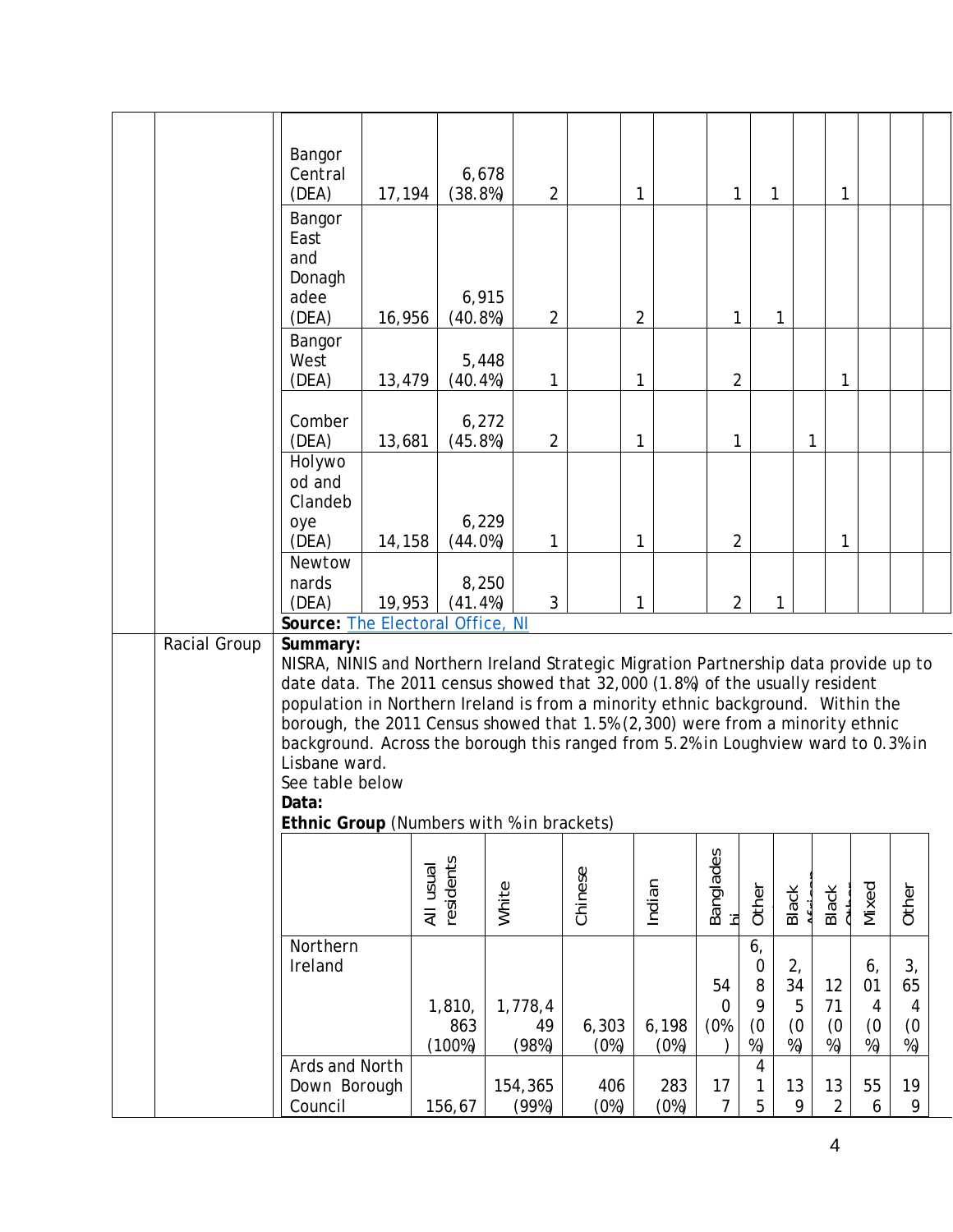|                          |                                                                                                                                                                                                                                                                                                                                         | $\overline{2}$<br>(100%) |                  |                  |            | (0%                   | (0)<br>%)                     | (0)<br>%)                     | (0<br>%)                    | (0)<br>%)            | (0)<br>%)                    |  |
|--------------------------|-----------------------------------------------------------------------------------------------------------------------------------------------------------------------------------------------------------------------------------------------------------------------------------------------------------------------------------------|--------------------------|------------------|------------------|------------|-----------------------|-------------------------------|-------------------------------|-----------------------------|----------------------|------------------------------|--|
|                          | Ards Peninsula                                                                                                                                                                                                                                                                                                                          | 22,797<br>(100%)         | 22,641<br>(99%)  | 29<br>(0%)       | 17<br>(0%) | 5<br>(0%              | 7<br>(0)<br>%)                | 6<br>(0)<br>%)                | 2<br>(0)<br>%)              | 54<br>(0)<br>%)      | 26<br>(0)<br>%)              |  |
|                          |                                                                                                                                                                                                                                                                                                                                         |                          |                  |                  |            |                       | 4                             |                               |                             | 11                   |                              |  |
|                          | Bangor<br>Central                                                                                                                                                                                                                                                                                                                       | 23,524<br>(100%)         | 24,469<br>(98%)  | 105<br>(0%)      | 43<br>(0%) | 17<br>(0%             | 3<br>(0)<br>%)                | 26<br>(0)<br>%)               | 32<br>(0)<br>%)             | 9<br>(0)<br>%)       | 38<br>(0)<br>%)              |  |
|                          | <b>Bangor East</b><br>and<br>Donaghadee                                                                                                                                                                                                                                                                                                 | 24,892<br>(100%)         | 22,648<br>(99%)  | 56<br>(0%)       | 27<br>(0%) | 10<br>(0%             | 9<br>1<br>(0)<br>%)           | 11<br>(0)<br>%)               | $\overline{2}$<br>(0)<br>%) | 82<br>(0)<br>%)      | 19<br>(0)<br>%)              |  |
|                          | <b>Bangor West</b>                                                                                                                                                                                                                                                                                                                      | 22,946<br>(100%)         | 17,763<br>(98%)  | 19<br>(0%)       | 135        | $\overline{2}$<br>(0% | 1<br>1<br>6                   | 3<br>$\left( 0 \right)$<br>%) | 26<br>(0)<br>%)             | 73<br>(0)<br>%)      | $\overline{15}$<br>(0)<br>%) |  |
|                          | Comber                                                                                                                                                                                                                                                                                                                                  | 18,152<br>(100%)         | 18,216<br>(99%)  | 30<br>(0%)       | 8<br>(0%)  | 9<br>(0%              | 3<br>5<br>(0)<br>%)           | 4<br>(0)<br>%)                | 8<br>(0)<br>%)              | 55<br>(0)<br>%)      | 17<br>(0)<br>%)              |  |
|                          | Holywood and<br>Clandeboye                                                                                                                                                                                                                                                                                                              | 18,382<br>(100%)         | 20,061<br>(98%)  | 65<br>(0%)       | 31<br>(0%) | 23<br>(0%             | 8<br>1<br>(0)<br>%)           | 81<br>(0)<br>%)               | 56<br>(0)<br>%)             | 10<br>1<br>(0)<br>%) | 61<br>(0)<br>%)              |  |
|                          | Newtownards                                                                                                                                                                                                                                                                                                                             | 20,560<br>(100%)         | 27,841<br>(99%)  | 105<br>(0%)      | 20<br>(0%) | 11<br>1<br>(0%        | 3<br>$\mathbf 0$<br>(0)<br>%) | 8<br>(0)<br>%)                | 6<br>(0)<br>%)              | 75<br>(0)<br>%)      | 20<br>(0)<br>%)              |  |
| Age                      | Source: Ethnic Group, Census 2011, NISRA                                                                                                                                                                                                                                                                                                |                          |                  |                  |            |                       |                               |                               |                             |                      |                              |  |
|                          | NISRA have published population projections for the Borough which show that the<br>proportion of those aged 85 and over are expected to more than double within the<br>next 25 years.<br>ANDBC has the highest % population of older people in Northern Ireland.<br>See table below<br>Data:<br>Age Groups (Numbers with % in brackets) |                          |                  |                  |            |                       |                               |                               |                             |                      |                              |  |
|                          |                                                                                                                                                                                                                                                                                                                                         |                          | $0 - 15$         | $16 - 39$        |            | 40-64                 |                               |                               | $65+$                       |                      | Total                        |  |
|                          | Northern Ireland                                                                                                                                                                                                                                                                                                                        |                          | 385,200<br>(21%) | 583,116<br>(31%) |            | 591,481<br>(32%)      |                               | 291,824<br>(16%)              |                             |                      | 1,851,621<br>(100%)          |  |
|                          | Ards<br>and<br>Down<br>Council<br>Sources: Demography and Methodology Branch, NISRA                                                                                                                                                                                                                                                     | <b>North</b><br>Borough  | 29,801<br>(19%)  | 43,239<br>(27%)  |            | 54,094<br>(34%)       |                               | 31,663<br>(20%)               |                             |                      | 158,797<br>(100%)            |  |
|                          | <b>World Health Organization</b>                                                                                                                                                                                                                                                                                                        |                          |                  |                  |            |                       |                               |                               |                             |                      |                              |  |
| Marital<br><b>Status</b> | The 2011 Northern Ireland Census showed that 48% of adults (those aged over 16 years<br>of age) in Northern Ireland were either married or in a registered same-sex civil                                                                                                                                                               |                          |                  |                  |            |                       |                               |                               |                             |                      |                              |  |
|                          |                                                                                                                                                                                                                                                                                                                                         |                          |                  |                  |            |                       |                               |                               |                             |                      |                              |  |
|                          |                                                                                                                                                                                                                                                                                                                                         |                          |                  |                  |            |                       |                               |                               |                             |                      |                              |  |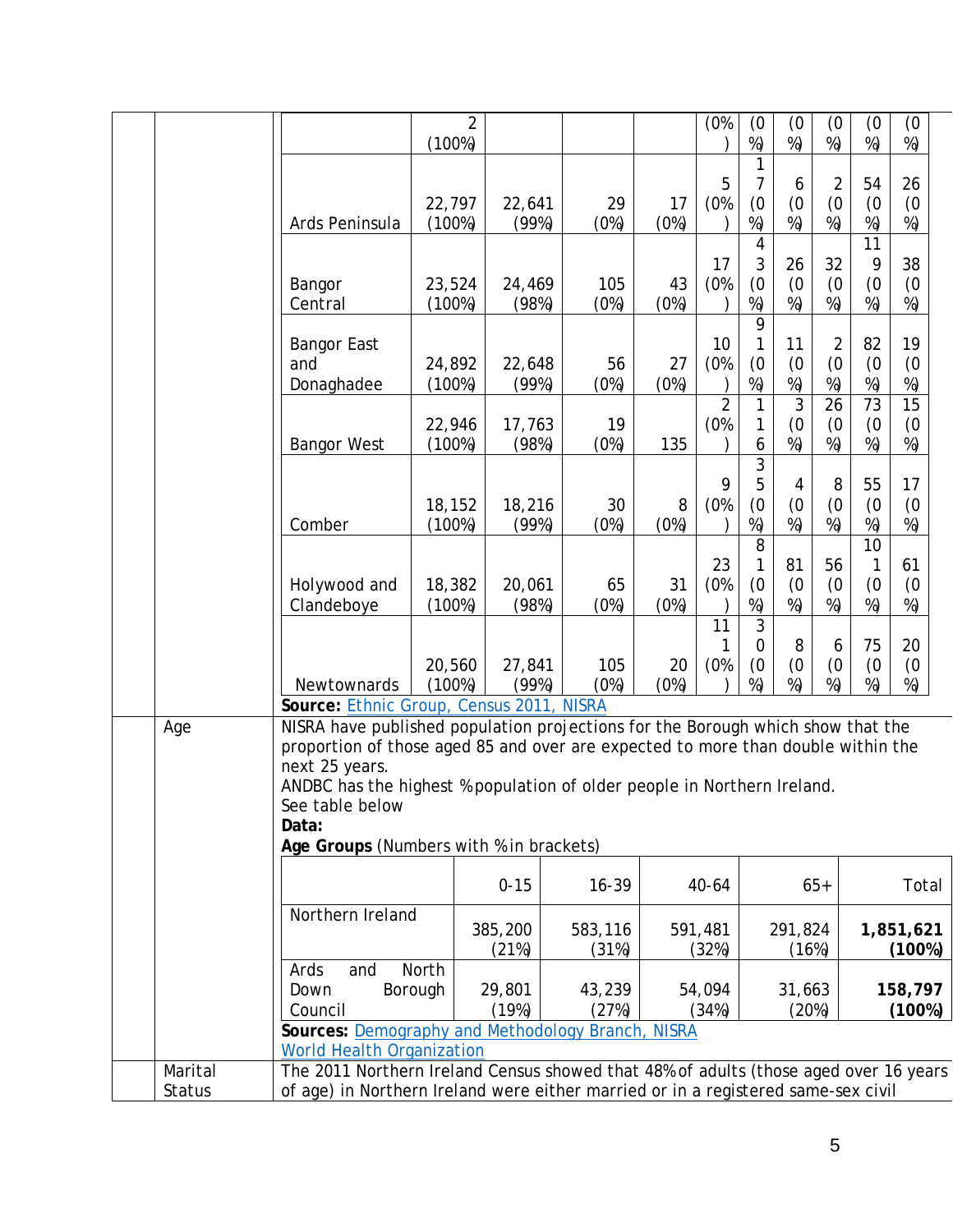|                             | partnership. Within the borough, 54% of adults fell into this category. This varies acros<br>the borough from 36% in Central (Ards) ward to 64% in Lisbane ward.<br>See table below<br>Data:            |                                                                                                                                                                                                                                                                                                                                                                                                                                                                                                                                                                                                                                                                                                                     |                                                                                  |                               |                                                |                                            |                                                                                              |                                                                         |  |
|-----------------------------|---------------------------------------------------------------------------------------------------------------------------------------------------------------------------------------------------------|---------------------------------------------------------------------------------------------------------------------------------------------------------------------------------------------------------------------------------------------------------------------------------------------------------------------------------------------------------------------------------------------------------------------------------------------------------------------------------------------------------------------------------------------------------------------------------------------------------------------------------------------------------------------------------------------------------------------|----------------------------------------------------------------------------------|-------------------------------|------------------------------------------------|--------------------------------------------|----------------------------------------------------------------------------------------------|-------------------------------------------------------------------------|--|
|                             | Marital Status (All aged 16+) (Numbers with % in brackets)                                                                                                                                              | All usual residents                                                                                                                                                                                                                                                                                                                                                                                                                                                                                                                                                                                                                                                                                                 | registered a same-<br>sex civil partnership<br>married or never<br>Single (never |                               | In a registered same-<br>sex civil nartnershin | Separated (but still<br>legally married or | in a same-sex civil<br>partnership which is<br>now legally dissolved<br>Divorced or formerly | surviving partner<br>from a same-sex<br>civil partnership<br>Widowed or |  |
|                             |                                                                                                                                                                                                         |                                                                                                                                                                                                                                                                                                                                                                                                                                                                                                                                                                                                                                                                                                                     |                                                                                  | Married                       |                                                |                                            |                                                                                              |                                                                         |  |
|                             | Northern<br>Ireland                                                                                                                                                                                     | 1,431,540<br>(100%)                                                                                                                                                                                                                                                                                                                                                                                                                                                                                                                                                                                                                                                                                                 | 517,393<br>(36%)                                                                 | 68<br>0,8<br>31<br>(48)<br>%) | 1,2<br>43<br>(0%                               | 56,91<br>1<br>(4%)                         | 78,074<br>(5%)                                                                               | 97,088<br>(7%)                                                          |  |
|                             | Ards<br>and<br>North Down<br>Borough<br>Council                                                                                                                                                         | 126,945<br>(100%)                                                                                                                                                                                                                                                                                                                                                                                                                                                                                                                                                                                                                                                                                                   | 36,730<br>(29%)                                                                  | 67,<br>86<br>6<br>(53)<br>%)  | 12<br>3<br>(0%                                 | 4,328<br>(3%)                              | 8,548<br>(7%)                                                                                | 9,350<br>(7%)                                                           |  |
| Sexual<br>orientation       | Summary:<br>ONS 2015 Sexual Identity                                                                                                                                                                    | Source: Northern Ireland 2011 Census, Marital Status<br>It should be noted that no reliable data is available on sexual orientation-NISRA are<br>currently examining methodology on how to measure this. However, the 2011 census<br>indicates that less than 1% of the Northern Ireland adult population (those aged 16<br>years and over) were in a registered same-sex civil partnership. This was similar to the<br>borough as a whole. The Continuous Household Survey in Northern Ireland estimated<br>this figure between 0.9% and 1.9% in 2015-2016. The Office for National Statistics<br>estimates a similar range for the United Kingdom (1.7%).<br>Source: Northern Ireland 2011 Census, Marital Status |                                                                                  |                               |                                                |                                            |                                                                                              |                                                                         |  |
| Men &<br>Women<br>generally | According to census (NISRA) almost half of the population of Northern Ireland were<br>male (49%) and this was similar throughout Ards and North Down Borough Council<br>(48%). See table below<br>Data: |                                                                                                                                                                                                                                                                                                                                                                                                                                                                                                                                                                                                                                                                                                                     |                                                                                  |                               |                                                |                                            |                                                                                              |                                                                         |  |
|                             | Northern Ireland                                                                                                                                                                                        |                                                                                                                                                                                                                                                                                                                                                                                                                                                                                                                                                                                                                                                                                                                     |                                                                                  | Males                         |                                                |                                            | Females                                                                                      | All<br>1,810,863                                                        |  |
|                             | Ards<br>and<br>Borough Council<br>Source: Age Structure, Census 2011, NISRA<br>Review of statistical classification and delineation of settlements, NISRA                                               | North<br>Down                                                                                                                                                                                                                                                                                                                                                                                                                                                                                                                                                                                                                                                                                                       | 887,323 (49%<br>75,920 (48%)                                                     |                               |                                                | 923,540 (51%)<br>80,752 (52%)              |                                                                                              | (100%)<br>156,672(100%)                                                 |  |
| Disability                  | The 2011 Census (NISRA) showed that 20% of the population in Ards and North Down<br>area had a health issue or disability (including those related to old age) which has                                |                                                                                                                                                                                                                                                                                                                                                                                                                                                                                                                                                                                                                                                                                                                     |                                                                                  |                               |                                                |                                            |                                                                                              |                                                                         |  |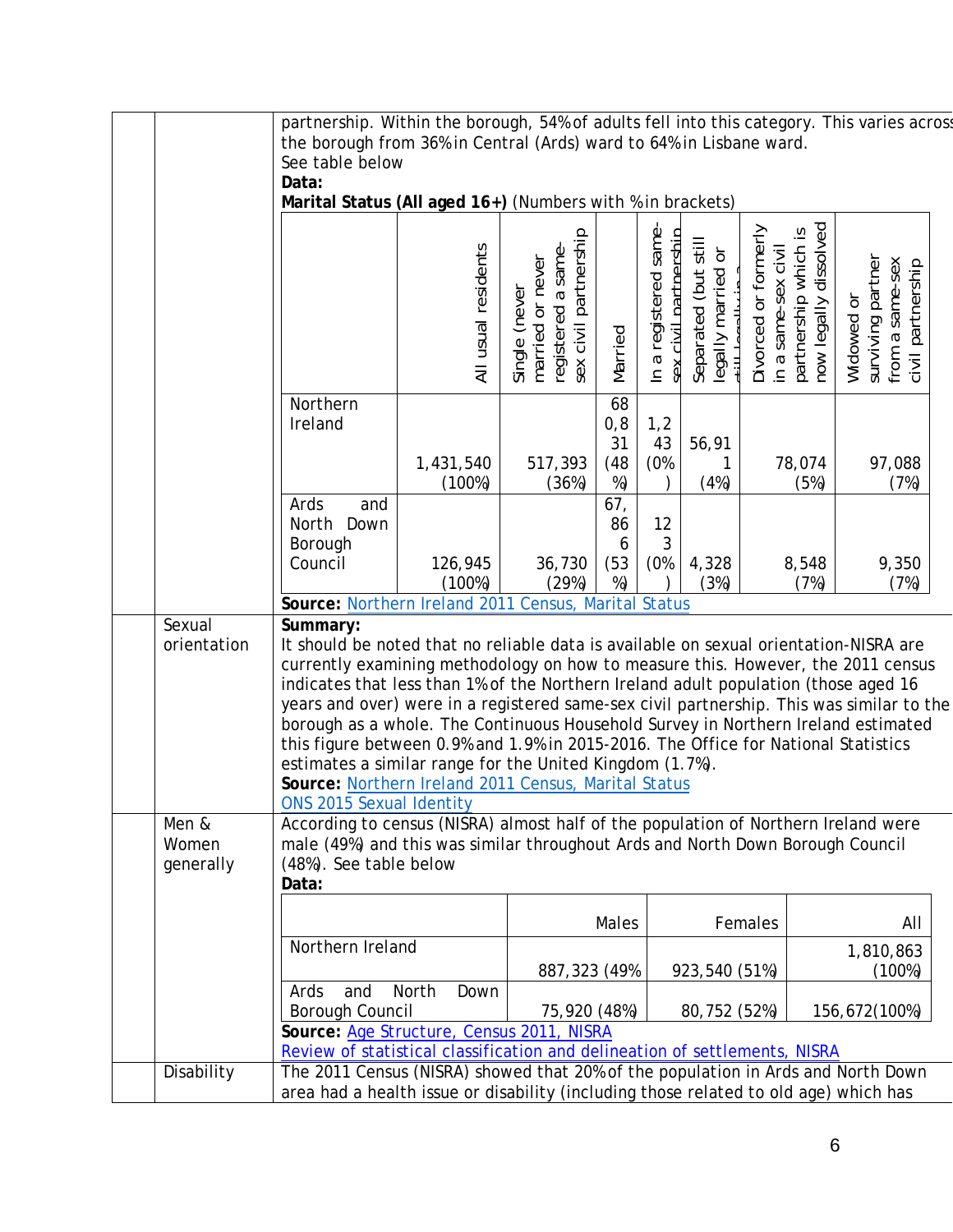|            | lasted or expected to last at least 12 months. (This was similar to the Northern Ireland                  |                                      |                                            |  |
|------------|-----------------------------------------------------------------------------------------------------------|--------------------------------------|--------------------------------------------|--|
|            | figure of 21%.)                                                                                           |                                      |                                            |  |
|            | Disability Living Allowances, 2015                                                                        |                                      |                                            |  |
|            |                                                                                                           | 2015 (Disability<br>Living Allowance | 2015 (Multiple                             |  |
|            |                                                                                                           | Recipients)                          | Disability Benefits)<br>*MDB is aggregated |  |
|            |                                                                                                           |                                      | data from                                  |  |
|            |                                                                                                           |                                      | Attendance                                 |  |
|            |                                                                                                           |                                      | Allowance,                                 |  |
|            |                                                                                                           |                                      | Disability Living                          |  |
|            |                                                                                                           |                                      | Allowance,                                 |  |
|            |                                                                                                           |                                      | Incapacity Benefit                         |  |
|            |                                                                                                           |                                      | and Severe                                 |  |
|            |                                                                                                           |                                      | <b>Disablement</b>                         |  |
|            |                                                                                                           |                                      | Allowance data, and                        |  |
|            |                                                                                                           |                                      | data for                                   |  |
|            |                                                                                                           |                                      | Employment and                             |  |
|            |                                                                                                           |                                      | Support allowance                          |  |
|            | Northern Ireland                                                                                          | 209,280                              | 251,490                                    |  |
|            | Ards and North Down Borough Council                                                                       | 13,840                               | 18,080                                     |  |
|            | Ards Peninsula                                                                                            | 2,920                                | n/a                                        |  |
|            | <b>Bangor Central</b>                                                                                     | 2,250                                | n/a                                        |  |
|            | Bangor East and Donaghadee                                                                                | 1,740                                | n/a                                        |  |
|            | <b>Bangor West</b>                                                                                        | 1,650                                | n/a                                        |  |
|            | Comber                                                                                                    | 1,270                                | n/a                                        |  |
|            | Holywood and Clandeboye                                                                                   | 1,180                                | n/a                                        |  |
|            | Newtownards                                                                                               | 2,840                                | n/a                                        |  |
|            | Northern Ireland Census 2011 Long-term health problem or disability by long-term<br>problem or disability |                                      |                                            |  |
| Dependents | Summary:                                                                                                  |                                      |                                            |  |
|            | In considering this dimension the following have been included: persons with                              |                                      |                                            |  |
|            | responsibility for the care of a child, children, a person with a disability and or an                    |                                      |                                            |  |
|            | older person. According to the Continuous Household Survey, 2013-2016, 37% of Ards                        |                                      |                                            |  |
|            | and North Down claimed to have a dependent (This did not differentiate on the type of                     |                                      |                                            |  |
|            | dependent).                                                                                               |                                      |                                            |  |
|            | According to the 2011 Census, 7,474 households in Ards and North Down had a                               |                                      |                                            |  |
|            | dependent child under the age of 4 (This might give an indication on the numbers who                      |                                      |                                            |  |
|            | would have buggies or prams).                                                                             |                                      |                                            |  |
|            | Sources: Continuous Household Survey                                                                      |                                      |                                            |  |

| 11. | Based on data previously provided what are the needs, experiences and priorities for each of the |                                                                      |  |  |  |  |  |
|-----|--------------------------------------------------------------------------------------------------|----------------------------------------------------------------------|--|--|--|--|--|
|     | following categories, in relation to this policy/decision?                                       |                                                                      |  |  |  |  |  |
|     | <b>Religious Belief</b>                                                                          | All Section 75 categories will receive equal benefits, regardless of |  |  |  |  |  |
|     | Political Opinion                                                                                | any individual Section 75 dimensions.                                |  |  |  |  |  |
|     | Racial Group                                                                                     |                                                                      |  |  |  |  |  |
|     | Age                                                                                              |                                                                      |  |  |  |  |  |
|     | Marital Status                                                                                   |                                                                      |  |  |  |  |  |
|     | Sexual orientation                                                                               |                                                                      |  |  |  |  |  |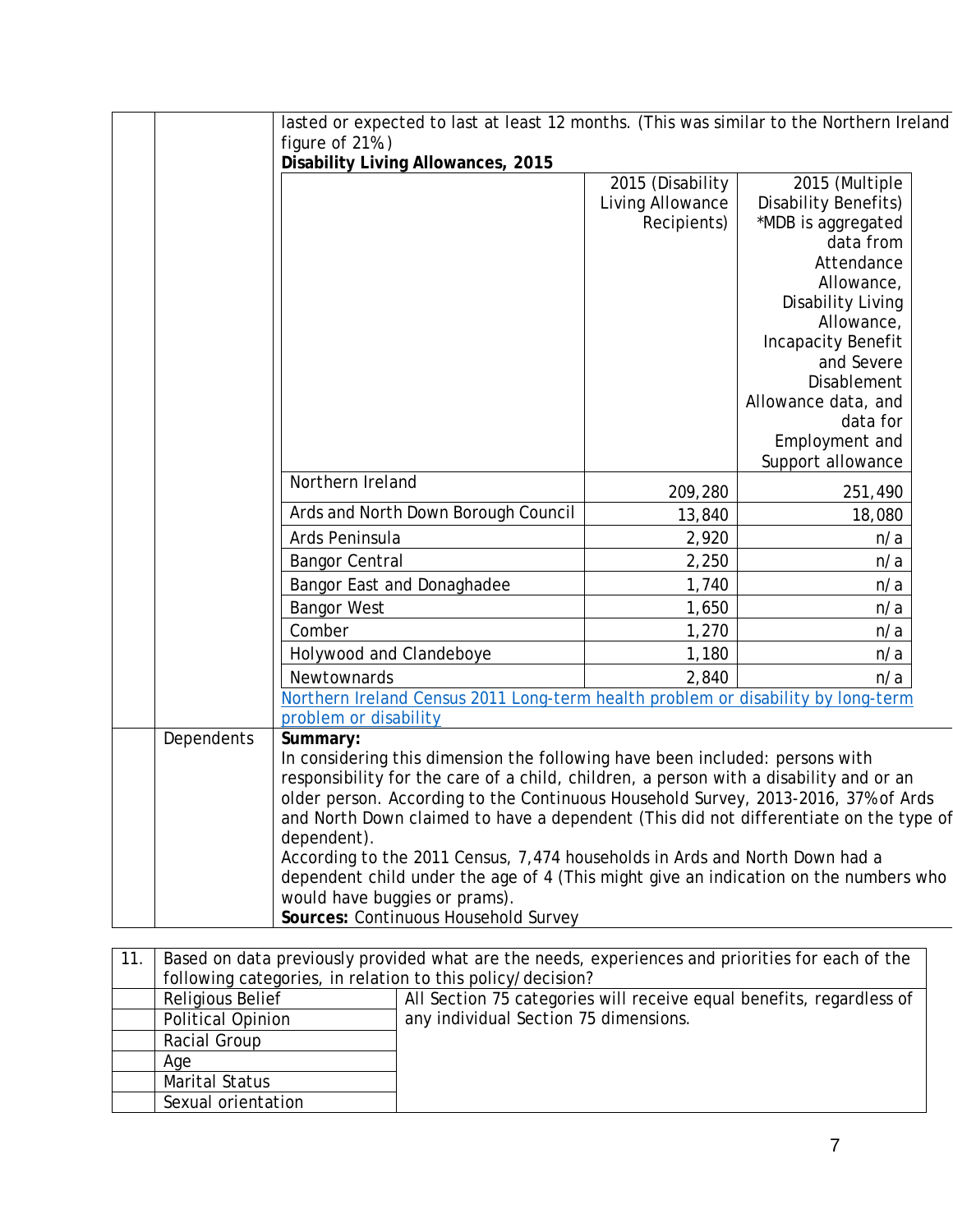| Men & Women generally |  |
|-----------------------|--|
| Disability            |  |
| Dependents            |  |

### **Does this Policy require an Equality Impact Assessment?**

| 1. |                         | What is the likely impact on equality of opportunity for each of the Section 75 categories? |                  |
|----|-------------------------|---------------------------------------------------------------------------------------------|------------------|
|    |                         | Detail of Impact                                                                            | Level of Impact  |
|    |                         |                                                                                             | Minor/Major/None |
|    | <b>Religious Belief</b> | Beneficial impact: working with                                                             | None             |
|    | Political Opinion       | local community groups together.                                                            |                  |
|    | Racial Group            | Community ownership can improve                                                             |                  |
|    | Age                     | neighbourhood-based service                                                                 |                  |
|    | <b>Marital Status</b>   | provision, increasing accessibility for                                                     |                  |
|    | Sexual orientation      | local people, which is particularly                                                         |                  |
|    | Men & Women generally   | important in rural areas. A sense of                                                        |                  |
|    | Disability              | community identity and pride can be                                                         |                  |
|    | Dependents              | developed, with the potential for                                                           |                  |
|    |                         | increased community cohesion.                                                               |                  |
|    |                         | Successful transfers can lead to                                                            |                  |
|    |                         | additional jobs, training and business                                                      |                  |
|    |                         | opportunities, improving skills and                                                         |                  |
|    |                         | aspirations locally.                                                                        |                  |

| 2. | 75 equality categories? | Are there opportunities to better promote equality of opportunity for people within the Section |                                                             |  |  |  |  |
|----|-------------------------|-------------------------------------------------------------------------------------------------|-------------------------------------------------------------|--|--|--|--|
|    |                         | If "Yes", provide details                                                                       | If "No", provide details                                    |  |  |  |  |
|    | Religious Belief        | No, the strategy explains the aims and goals. Where any                                         |                                                             |  |  |  |  |
|    | Political Opinion       |                                                                                                 | needs are identified, the implementations will be made with |  |  |  |  |
|    | Racial Group            | reasonable adjustments and consultation.                                                        |                                                             |  |  |  |  |
|    | Age                     |                                                                                                 |                                                             |  |  |  |  |
|    | Marital Status          |                                                                                                 |                                                             |  |  |  |  |
|    | Sexual orientation      |                                                                                                 |                                                             |  |  |  |  |
|    | Men & Women generally   |                                                                                                 |                                                             |  |  |  |  |
|    | Disability              |                                                                                                 |                                                             |  |  |  |  |
|    | Dependents              |                                                                                                 |                                                             |  |  |  |  |

| 3. | To what extent is the Policy likely to impact on Good Relations between people of different<br>religious belief, political opinion or racial group? |                   |                                                             |
|----|-----------------------------------------------------------------------------------------------------------------------------------------------------|-------------------|-------------------------------------------------------------|
|    |                                                                                                                                                     | Details of Impact | Level of Impact                                             |
|    |                                                                                                                                                     |                   | Minor/Major/None                                            |
|    | Religious Belief                                                                                                                                    |                   | Positive Impact- bring people together to provide a sharded |
|    | <b>Political Opinion</b>                                                                                                                            | facility.         |                                                             |
|    | Racial Group                                                                                                                                        |                   |                                                             |

4. Are there opportunities to better promote Good Relations between people of different religious belief, political opinion or racial group?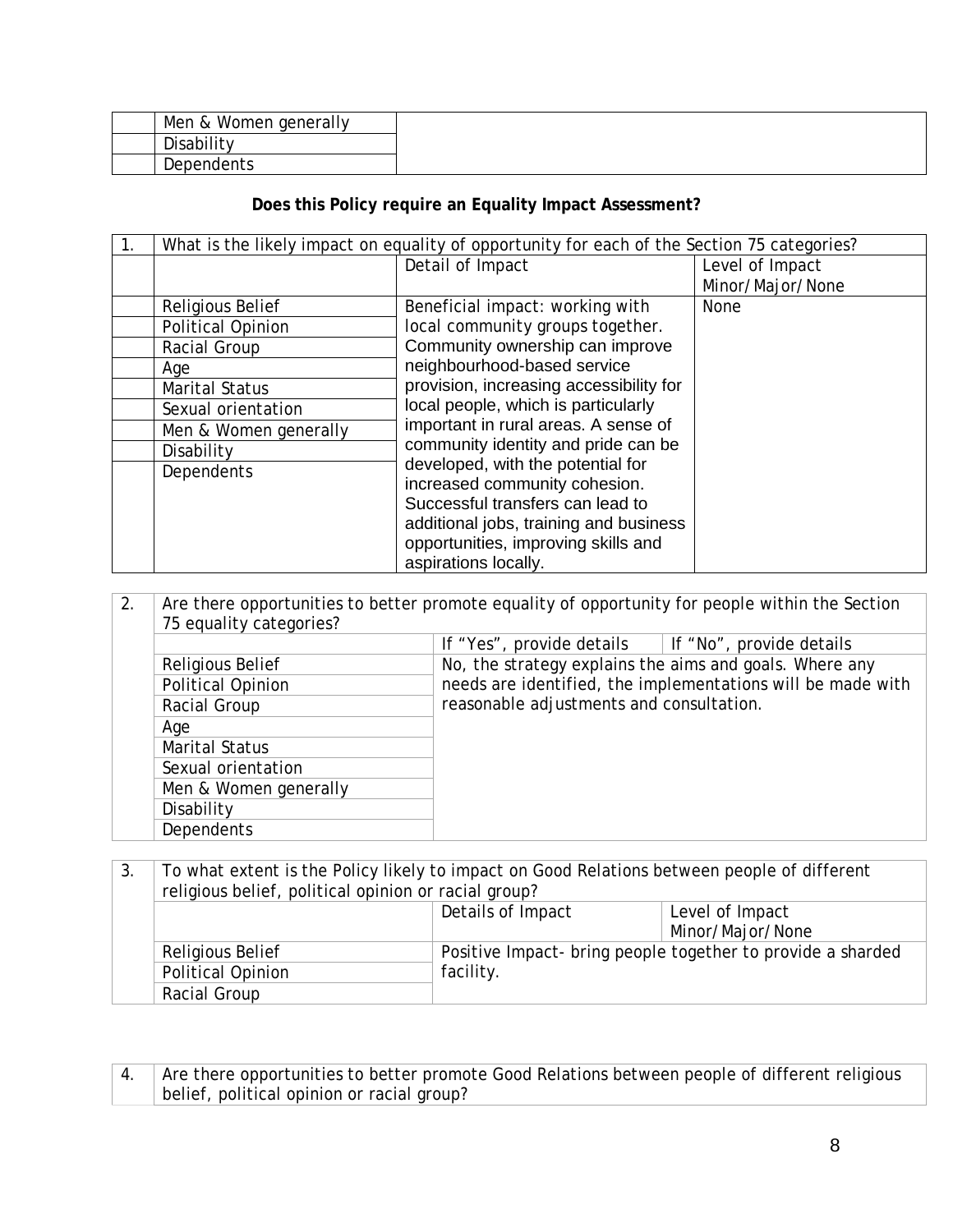|                   | If "Yes" provide details | If "No" provide details                                      |
|-------------------|--------------------------|--------------------------------------------------------------|
| Religious Belief  |                          | No, the needs of all users will be considered throughout the |
| Political Opinion | deliver process.         |                                                              |
| Racial Group      |                          |                                                              |

## Additional Considerations

| Multiple Identity Considerations                                                                                                                                                                                                                                                                                        | Details of Impact or potential impact<br>(Positive/Negative)                       |
|-------------------------------------------------------------------------------------------------------------------------------------------------------------------------------------------------------------------------------------------------------------------------------------------------------------------------|------------------------------------------------------------------------------------|
| Are there any potential impacts of the<br>policy decision on people with multiple<br>identities?<br>(e.g. disabled minority ethnic persons).<br>Where appropriate provide details of data<br>on the impact of the policy on people with<br>multiple identities.<br>Specify relevant Section 75 categories<br>concerned. | Positive: the project will bring people together to<br>provide a sharded facility. |

## **Disability Discrimination Order (NI) 2006**

| Does this proposed policy provide<br>an opportunity to:                                                                             | Yes / No | Explain your reasoning:                                                                                                                                                                                                                                      |
|-------------------------------------------------------------------------------------------------------------------------------------|----------|--------------------------------------------------------------------------------------------------------------------------------------------------------------------------------------------------------------------------------------------------------------|
| better promote positive<br>attitudes towards disabled<br>people<br>increase participation by<br>-<br>disabled people in public life | Yes      | All actions will be explained as necessary,<br>any documents will be provided in an<br>alternative format when requested.<br>Accessible grow beds will ensure people with<br>disabilities can participate in the activities of<br>the Let's Grow initiative. |

#### Monitoring Arrangements

Section 75 places a requirement on the Council to have equality monitoring arrangements in place to assess the impact of policies and services, help identify barriers to fair participation and to better promote equality of opportunity.

| Outline what data you could      | Complaints and comments will be monitored during and after |
|----------------------------------|------------------------------------------------------------|
| collect in the future to monitor | this initiative is implemented.                            |
| the impact of this policy /      |                                                            |
| decision on equality, good       |                                                            |
| relations and disability duties  |                                                            |

I can confirm that the proposed policy / decision have been screened for:-

| opportunity and<br>relations<br>aood<br>$\sim$ $\sim$<br>nt<br>v<br>. 11 L |
|----------------------------------------------------------------------------|
|----------------------------------------------------------------------------|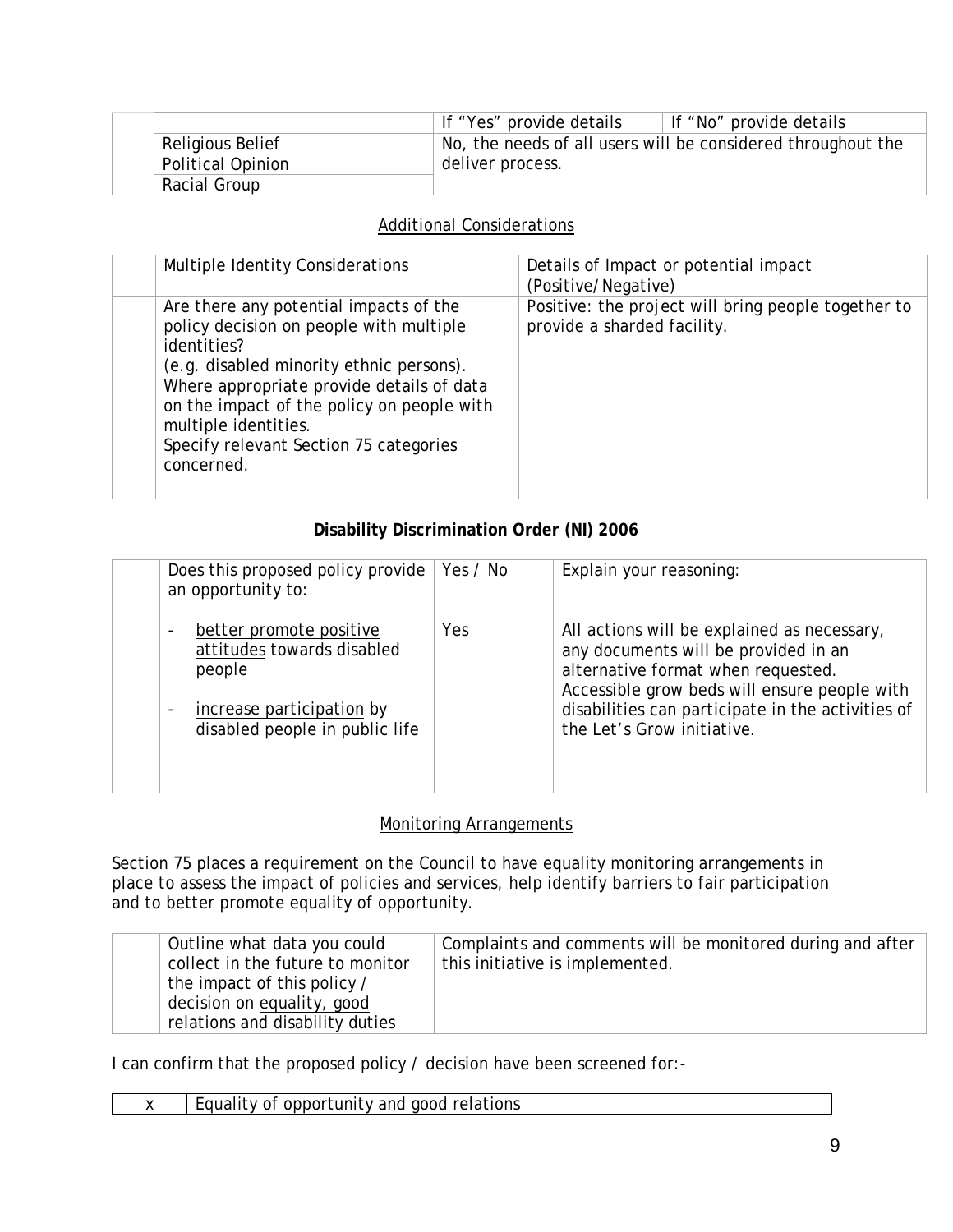| $\lambda$<br>$\lambda$ | Disabilities duties |
|------------------------|---------------------|
|                        |                     |

On the basis of the answers to the screening questions, I recommend that this policy / decision is:-

| X | Screened Out - No EQIA necessary (no impacts)     |
|---|---------------------------------------------------|
|   | Screened Out - Mitigating Actions (minor impacts) |
|   | Screened In - Necessary to conduct a full EQIA    |
|   | Please detail actions to be taken:                |

Screening assessment completed by:-

Name: Stephen Daye Title: Parks & Cemeteries Officer Date: 01 December 2021 Signature:

Director/Head of Service decision approved by:

Name: Ian O'Neill Title: Head of Leisure and Amenities Date: 1 December 2021 Signature:

#### If an Equality Impact Assessment is required

|  | Priority Rating for Timetabling<br>an Equality Impact Assessment.<br>$(1-3)$ | <b>Priority Criterion</b>                            | Rating |
|--|------------------------------------------------------------------------------|------------------------------------------------------|--------|
|  |                                                                              | Effect on equality of opportunity and good relations |        |
|  |                                                                              | Social need                                          |        |
|  |                                                                              | Effect on people's daily lives                       |        |
|  |                                                                              | Relevance to a public authority's functions          |        |

| Is this Policy Affected by Timetables |  |
|---------------------------------------|--|
| established by other relevant Public  |  |
| Authorities?                          |  |

| Monitoring Recommendation |  |
|---------------------------|--|
|                           |  |
|                           |  |

| Approval and Authorisation<br>Position,<br>Job | Title: |
|------------------------------------------------|--------|
|------------------------------------------------|--------|